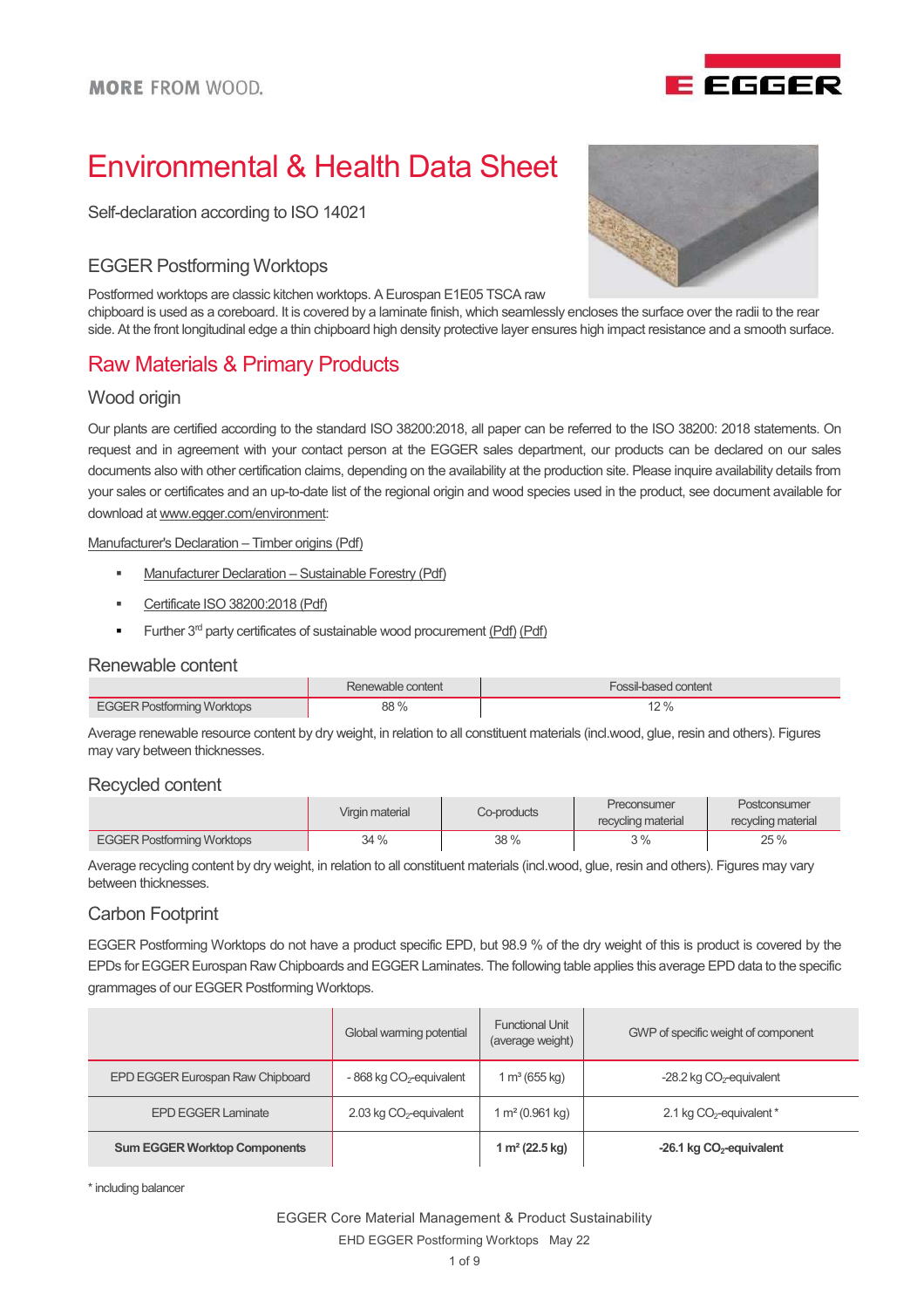Please note: Material expenses and upstream chains for the hotmelt adhesive used to apply the laminate to the core board, as well as all related process expenses (transport, energy) are not included in this calculation. A negative amount indicates that carbon is stored in the product. GWP Total 100 (global warming potential over 100 years), cradle-to-gate.

### Constituent materials

The EGGER worktop is a laminated raw chipboard. The front side is finished with laminate and the rear side with a balancer.The table below contains 99.9% of the primary products, measured by weight. Proportions may vary between individual product thicknesses. Listed is the average across all thicknesses in one production year. All chemicals have been evaluated and are disclosed down to 1000 ppm.

| Proportion |               | <b>Function</b>                                                                | Composition/ Add. info                                                                                                                                                                                                            |
|------------|---------------|--------------------------------------------------------------------------------|-----------------------------------------------------------------------------------------------------------------------------------------------------------------------------------------------------------------------------------|
| 84         | $\frac{0}{0}$ | Dry wood chips (core board & protective layer)                                 | Industrial round wood, saw mill by-products, pre-consumer recycling wood<br>and post-consumer recycling wood                                                                                                                      |
| 8          | $\frac{0}{0}$ | Glue (core board & protective layer)                                           | Mix of Urea-Formaldehyde Glue (UF) and<br>Urea-Melamine-Formaldehyde Glue (UMF)/<br>During the pressing process, the aminoplastic resin hardens fully. Under<br>normal conditions, it is bound to the wood and chemically stable. |
|            |               |                                                                                | Paper core layers, decorative layer and overlay (64 - 68 %)                                                                                                                                                                       |
| 4          | $\frac{0}{0}$ | Decorative lamination layer: EGGER laminate<br>(top & front longitudinal edge) | Phenole formaldehyde resin (18 - 21 %)                                                                                                                                                                                            |
|            |               |                                                                                | Melamine-formaldehyde resin $(9 - 11\%)$                                                                                                                                                                                          |
| 1.1        | $\%$          | Adhesive for application of laminates on carrier<br>board                      | Hotmelt adhesive on ethylene vinyl acetate copolymer with mineral fillers                                                                                                                                                         |
| < 1        | $\frac{0}{0}$ | Formaldehyde scavenger (core board &<br>protective layer)                      | <b>Technical Urea</b>                                                                                                                                                                                                             |
| < 1        | $\frac{0}{0}$ | Hydrophobing agent (core board)                                                | Paraffine wax emulsion                                                                                                                                                                                                            |
| 0.5        | $\%$          | Balance layer (rear and back longitudinal<br>coating)                          | Paper, melamine-formaldehyde and urea formaldehyde resin/<br>glueless press fit                                                                                                                                                   |
| < 0.5      | $\%$          | Hardener (core board & protective layer)                                       | Ammonium nitrate / Ammonium sulphate /<br>chloride-free                                                                                                                                                                           |
| < 0.5      | $\frac{0}{0}$ | Glue (core board)                                                              | Polymeric diphenylmethane diisocyanate (PMDI)                                                                                                                                                                                     |
| ${}_{0.2}$ | $\%$          | Colorants (core board)                                                         | Copper phthalocyanine complex and triphenylmethane colorant, in water                                                                                                                                                             |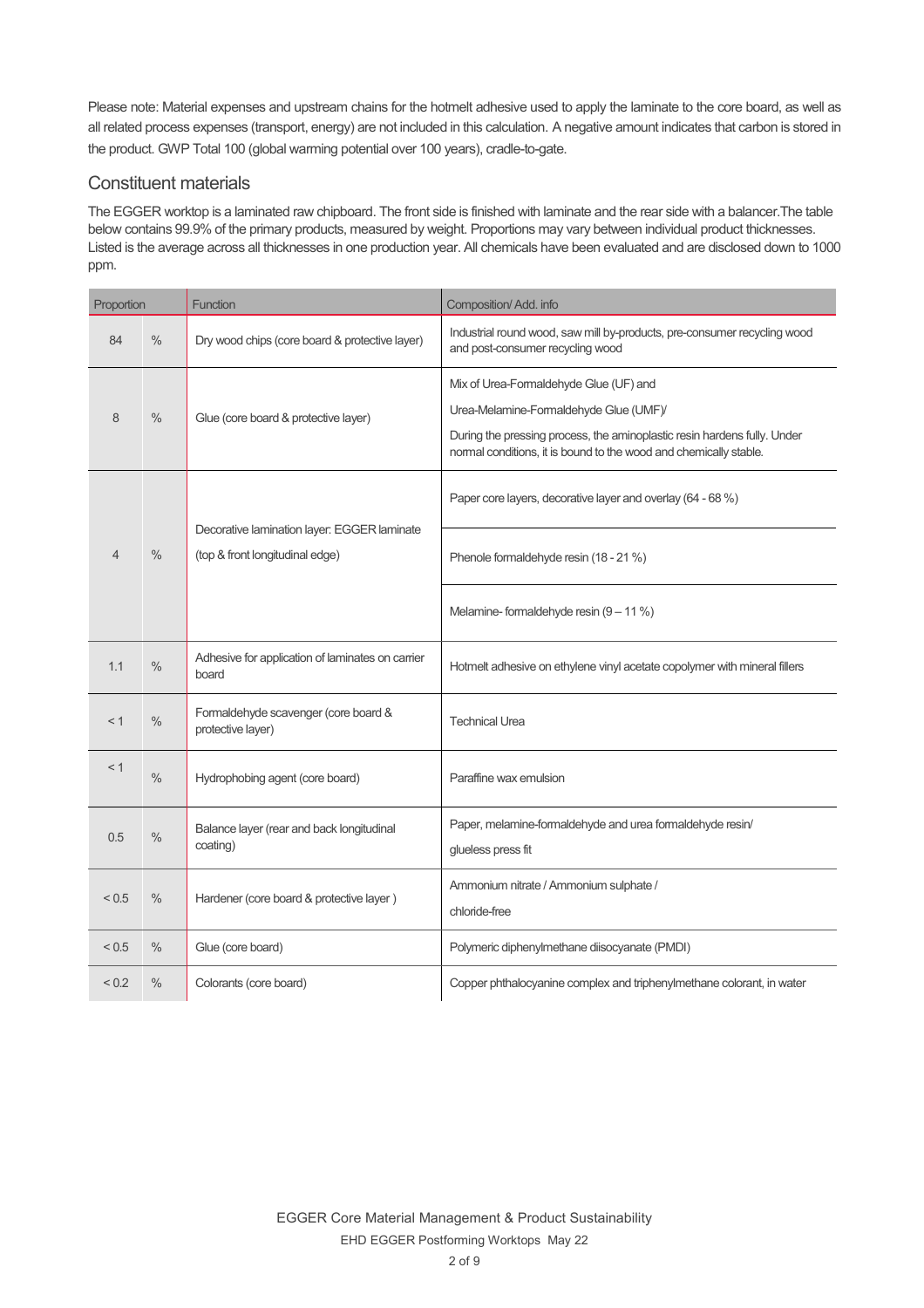# **Manufacturing**

### Production plants & their certifications

The product is manufactured at the following locations. You find the plant certifications available for download at www.egger.com/environment. For production plant's address kindly see footnotes at the end of this document.

| Plant <sup>i</sup>      | Certifications i obtained by this plant |                  |        |                  |
|-------------------------|-----------------------------------------|------------------|--------|------------------|
|                         | Quality                                 | Environment      | Energy | Wood origin      |
| St. Johann in Tyrol, AT | <b>ISO 9001</b>                         | <b>ISO 14001</b> |        | <b>ISO 32800</b> |
| Biskupiec, PL           | <b>ISO 9001</b>                         | <b>ISO 14001</b> |        | <b>ISO 32800</b> |

# **Processing**

### **Safety**

This product is not hazardous in the form in which it is shipped by the manufacturer. Downstream activities (e.g. grinding, sanding, cutting or pulverizing) may generate wood dust, which is hazardous. Wear a respiratory mask if using hand tools without a dust extraction device. Observe all liability insurance association regulations for commercial processing operations (e.g. safety goggles).

### Processing instructions

See

**Processing Instruction Worktops (Pdf)** 

available at the product download area at www.egger.com/products

### Maintanance instructions

See

**EXECUTE:** Laminate Cleaning and Maintainance instructions (Pdf)

available at the product download area at www.egger.com/products

### Technical data

See Technical Datasheets available at the product download area at www.egger.com/products

### Use

On request the products can be labelled with a certification claim according to:

- ISO 38200:2018
- Further 3<sup>rd</sup> party certificates of sustainable wood procurement

To download certificates, see EGGER environmental downloads at www.egger.com/environment and product category`s downloads at www.egger.com/products.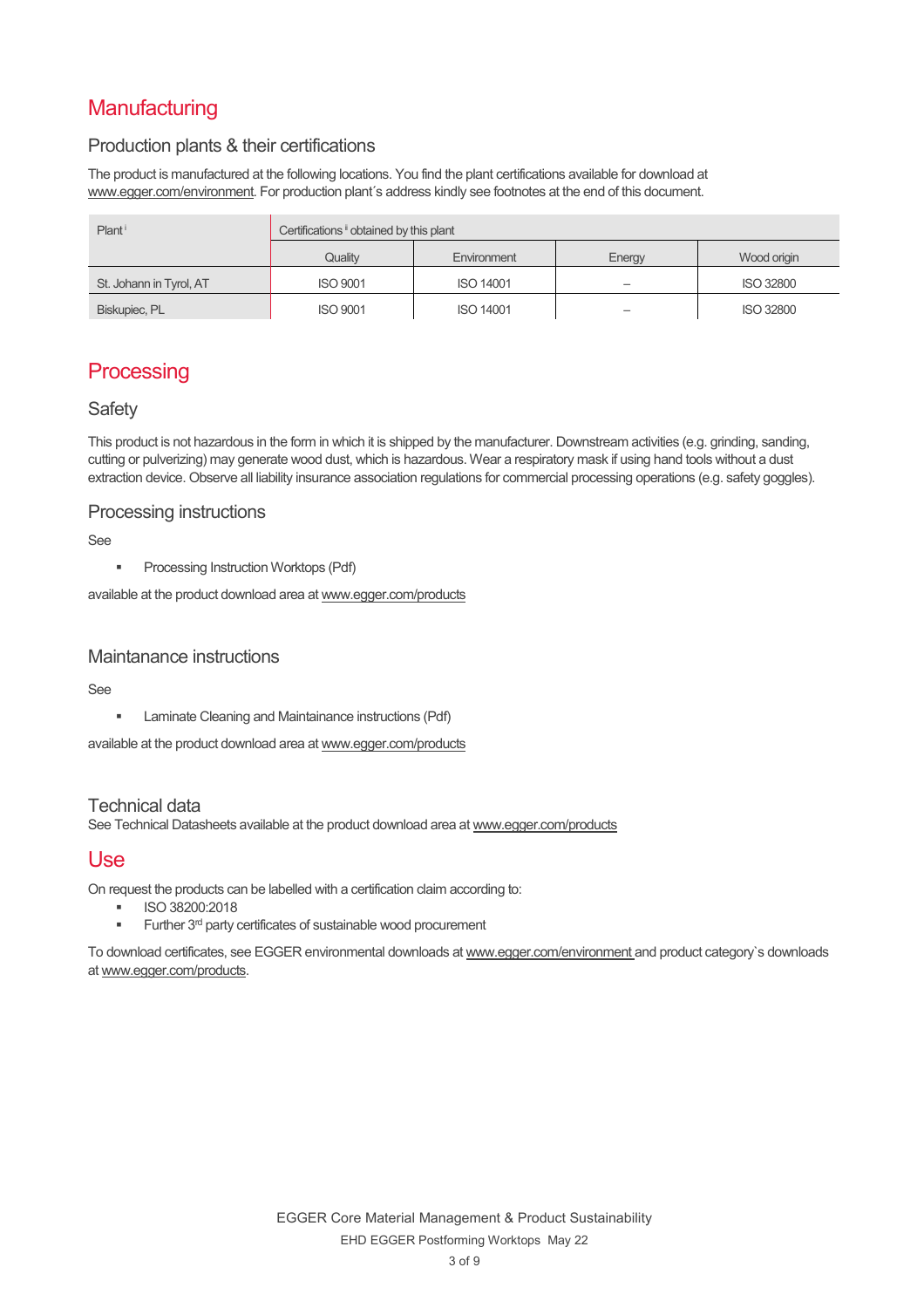### Product emissions & Health aspects

Natural wood constituents may be released in small quantities. Minor amounts of formaldehyde can be detected. During the EGGER Postforming Worktop's manufacturing processes, heat and pressure is applied in a double belt press. All resins cure completely into a solid material. In the use phase, the product is chemically stable under normal conditions. There are no known health hazards or health effects to be expected under normal conditions, when the product is used as intended.

The following table contains an overview of requirements, on which the product has been tested by an independent third party and fulfills the emission requirements. See Annex for limit values and further details.

| Substance / indicator | Product has been<br>tested and fulfils<br>emission<br>requirement | Requirement                      | Requirement details ii                                                        |
|-----------------------|-------------------------------------------------------------------|----------------------------------|-------------------------------------------------------------------------------|
| Formaldehyde          |                                                                   | E1                               | Formaldehyde class E1, according to EN DIN EN 16516, external<br>testing      |
| Formaldehyde          |                                                                   | E1 DE 2020 $\triangleq$<br>E1E05 | German ChemVerbotsVO Formaldehyde class E1 from 1.1.2020,<br>external testing |
| Formaldehyde          |                                                                   | <b>TSCA</b>                      | U.S. Toxic Substances Control Act, external testing (core board)              |
| Formaldehyde          |                                                                   | CARB <sub>P2</sub>               | California's Composite Wood Products Regulation California's                  |

## End of life – Waste treatment

### Reuse

During remodeling or at the end of the utilization phase of a building, the product can easily be separated and used again for the same applications, if selective deconstruction is practiced. This is only possible if the product has not been bonded over its entire surface.

### Recycling – Material use

Leftovers which accrue on the construction site as well as those from deconstruction measures should primarily be routed to a material utilization stream (use as post-consumer recycling material). The product can be recycled and used for the same purpose, since waste wood from furniture is a secondary material already used in the production of new chipboards.

#### Incineration – Energetic use

After its utilization phase, the product should be separated and routed to an energetic recovery, due to its high calorific value of approx. 16.5 MJ/kg. Upon incineration, kindly observe all locally applicable legal requirements for the correct dimensions, required filter technologies, operating conditions, and legal permissions for burning wood-based panels/chipboards.

Waste code according to European Waste Catalogue, depending on origin of the waste:

- 17 02 01 Construction & Demolition Waste Wood or
- 03 01 05 sawdust, shavings, cuttings, wood, particle board and veneer not containing hazardous substances

The product is not classified as hazardous waste. Used EGGER Postforming Worktop boards can be classified as glued, laminated waste wood without halogenated compounds in the lamination layer and without wood preservatives.

See also document available for download at www.egger.com/environment:

- Manufacturer's Declaration Wood preservatives (Pdf)
- Manufacturer's Declaration Halogenated organic compounds (Pdf)

# Environmental life cycle assessment

98.9 % of the product's components are covered by a verified Environmental Product Declaration (EPD) according to ISO 14025 and EN 15804. See

- EPD Eurospan Raw Chipboard (Pdf) EPD Laminate (Pdf)
	- available for download at www.egger.com/environment

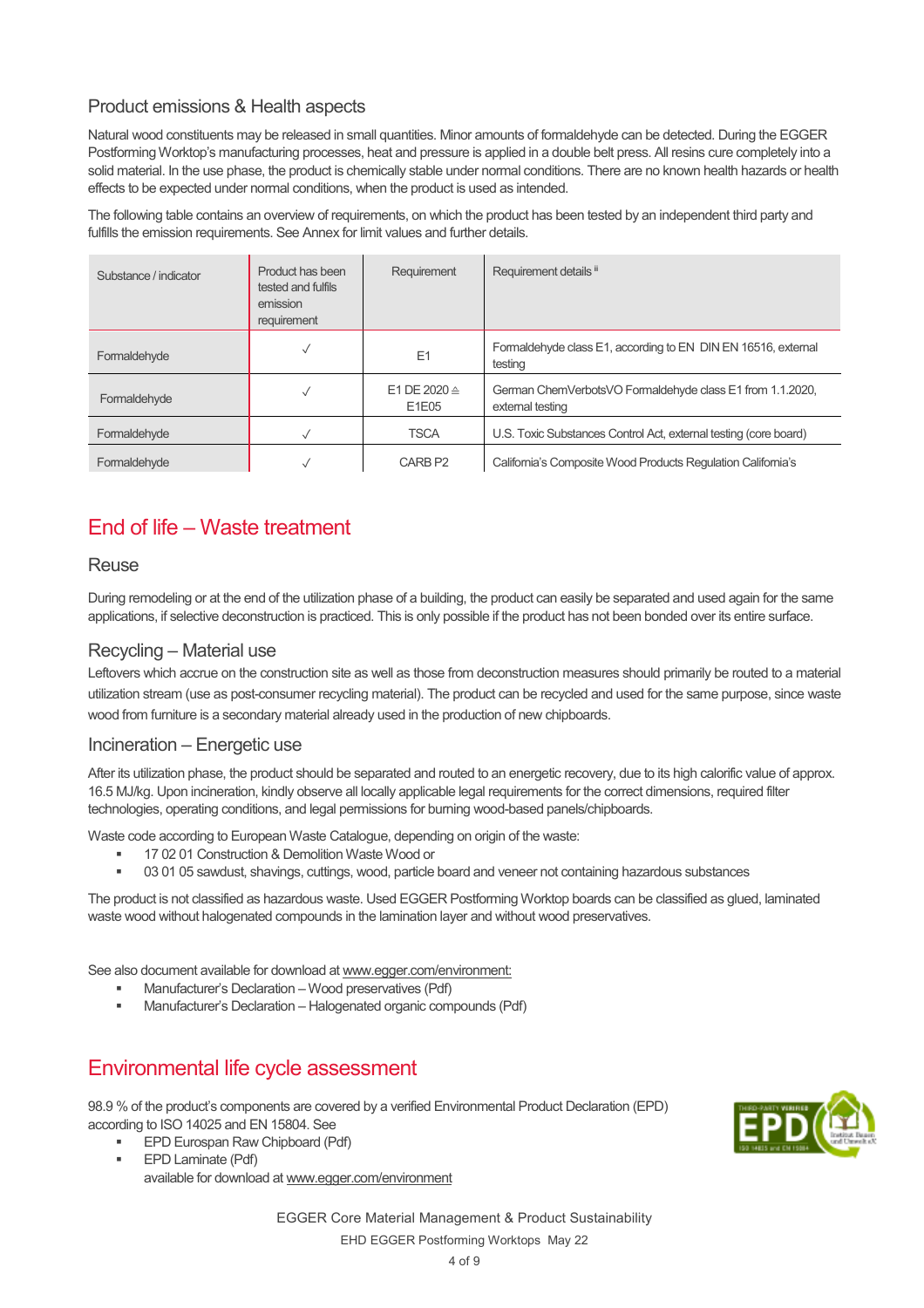# Compliance with LEED v4

The EGGER Postforming Worktop is compliant with the prerequisites for use in LEED certified buildings outside the U.S. Beyond that the usage of a EGGER Postforming Worktop contributes to gather additional points within the LEED scoring system. The following table shows all LEED credits which are applicable to the usage of our product. As the actually achievable number of points depends on the attributes of all used materials in the LEED building project and further actions by the constructor, we cannot guarantee to obtain the maximum score. For full requirement terms see LEED credit library at www.usbc.org.

### Projects outside U.S.

| LEED v4 Requirements for Building Design + Construction (BD+C)<br>New Construction, Core and Shell, Schools, Retail, Healthcare, Data Centers,<br>Hospitality, Warehouses and Distribution Centers<br>LEED v4 Requirements for Interior Design + Construction (ID+C)<br>Commercial Interiors, Retail, Hospitality |                                                                                                                                                                                                                                                       | <b>Product contributions</b>    |                                                                                                                                                                                                                                                                                                                                                                                         |
|-------------------------------------------------------------------------------------------------------------------------------------------------------------------------------------------------------------------------------------------------------------------------------------------------------------------|-------------------------------------------------------------------------------------------------------------------------------------------------------------------------------------------------------------------------------------------------------|---------------------------------|-----------------------------------------------------------------------------------------------------------------------------------------------------------------------------------------------------------------------------------------------------------------------------------------------------------------------------------------------------------------------------------------|
| Chapter                                                                                                                                                                                                                                                                                                           | <b>Requirement summary</b>                                                                                                                                                                                                                            | <b>Maximum</b><br><b>Points</b> |                                                                                                                                                                                                                                                                                                                                                                                         |
| <b>Material and</b><br><b>Resources</b>                                                                                                                                                                                                                                                                           | <b>Building Product Disclosure and Optimization -</b><br><b>Environmental Product Declarations</b><br>Option 1. Environmental Product Declaration<br>(EPD)                                                                                            | $\mathbf{1}$<br>Point           | This product has a verified Environmental Product<br>Declaration (EPD) according to ISO 14025 and EN 15804.<br>See<br>EPD Eurospan Raw Chipboard (Pdf)<br>EPD Laminate (Pdf)<br>available for download at www.egger.com/environment                                                                                                                                                     |
| <b>Material and</b><br><b>Resources</b>                                                                                                                                                                                                                                                                           | <b>Building Product Disclosure and Optimization -</b><br>Sourcing of Raw Materials<br>Option 1: Raw material source and extraction<br>reporting Third-party verified corporate<br>sustainability reports (CSR) according to an<br>accepted framework. | 2<br><b>Points</b>              | An annual Sustainability report is published in accordance<br>with the GRI standards: "Core" option, and is audited by an<br>independent party. See<br>Sustainability report (Pdf)<br>available for download at www.egger.com/environment.                                                                                                                                              |
| <b>Material and</b><br><b>Resources</b>                                                                                                                                                                                                                                                                           | <b>Building Product Disclosure and Optimization -</b><br>Sourcing of Raw Materials<br>Option 2.3: Wood products must be certified<br>by the Forest Stewardship Council® (FSC®) or<br>USGBC-approved equivalent.                                       |                                 | Yes, the product can be purchased in $3rd$ party certified<br>qualities on request. Use delivery receipt as evidence<br>document. See also chapter "Wood origin" of this<br>document.                                                                                                                                                                                                   |
| <b>Material and</b><br><b>Resources</b>                                                                                                                                                                                                                                                                           | <b>Building Product Disclosure and Optimization -</b><br>Sourcing of Raw Materials<br>Option 2.5: Recycled content is the sum of<br>postconsumer recycled content plus one-half<br>the preconsumer recycled content                                   | $\mathbf 1$<br>Point            | Recycled content of the product (based on weight) = 25 % +<br>3% /2 = 27% . See "Constituent materials" section above to<br>obtain further information.                                                                                                                                                                                                                                 |
| <b>Material and</b><br><b>Resources</b>                                                                                                                                                                                                                                                                           | <b>Building Product Disclosure and Optimization -</b><br>Material Ingredients<br>Option 1: Declare.                                                                                                                                                   | $\mathbf 1$<br>Point            | The manufacturer has screened the product to at least<br>1,000 ppm and has provided a publicly available inventory.<br>See "Constituent materials" section above to obtain further<br>information.                                                                                                                                                                                      |
| Indoor<br><b>Environmental</b><br>Quality                                                                                                                                                                                                                                                                         | Low-emitting Materials- Formaldehyde<br>emissions evaluation<br>For projects outside the U.S., composite<br>wood must be documented not to exceed a<br>concentration limit of 0.05 ppm of<br>formaldehyde.                                            |                                 | Product is tested per EN 717-1:2014 for formaldehyde<br>emissions and complies with emissions class E1 DE 2020.<br>See "Product emissions & Health aspects" section above<br>for further information.Please get in touch with your EGGER<br>sales contact or distributor, who are happy to forward the<br>inquiry to get EGGER Postforming Worktop's<br>Formaldehyde test report (Pdf). |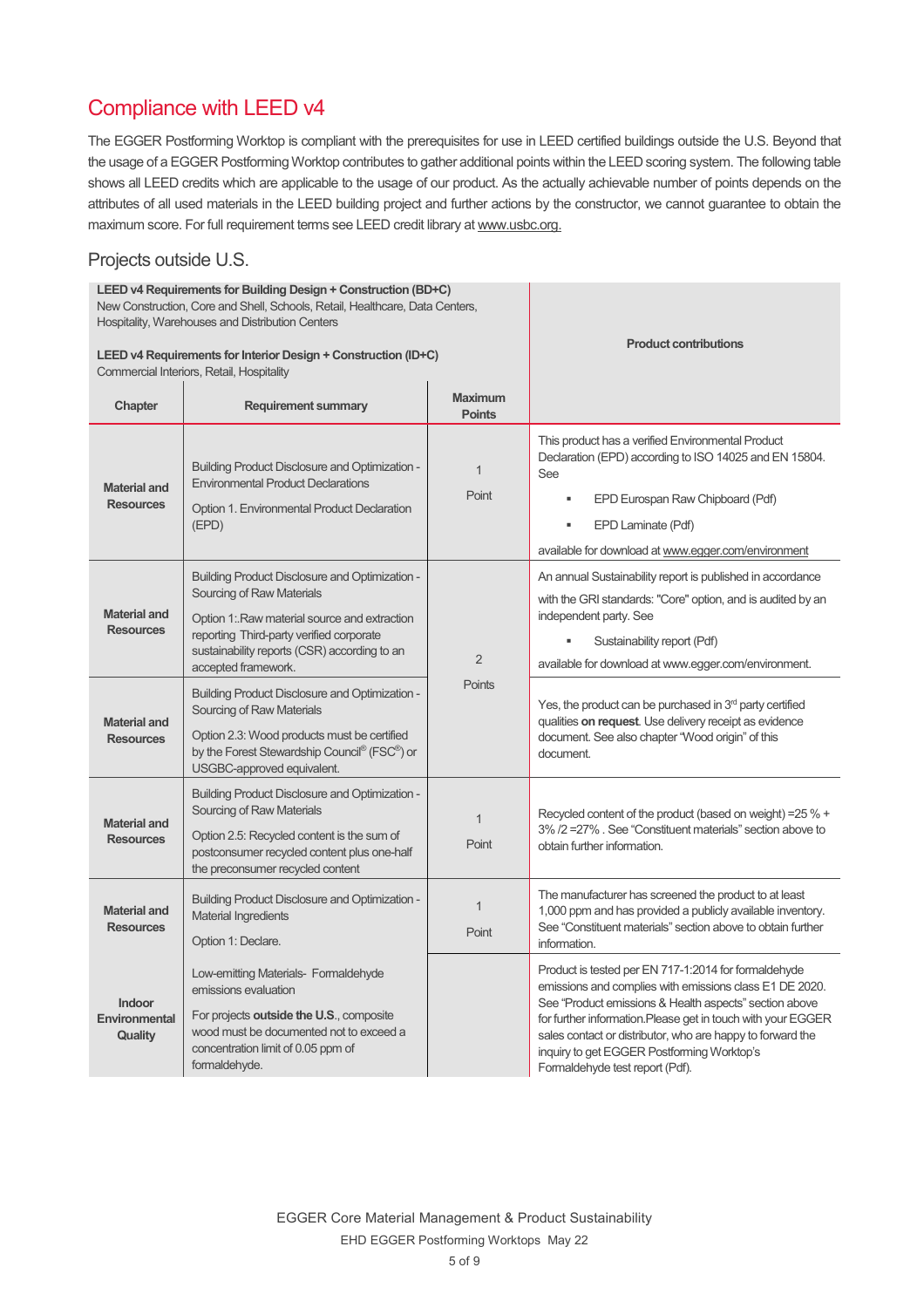# Projects inside U.S.

Please note that formaldehyde emission requirements in LEED v4 are deviating for projects **inside the U.S.**

| LEED v4 Requirements for Building Design + Construction (BD+C)<br>New Construction, Core and Shell, Schools, Retail, Healthcare, Data Centers,<br>Hospitality, Warehouses and Distribution Centers<br>LEED v4 Requirements for Interior Design + Construction (ID+C) |                                                                                                                                                                                                                                                                 |                                 | <b>Product contributions</b>                                                                                                                                                                                                               |
|----------------------------------------------------------------------------------------------------------------------------------------------------------------------------------------------------------------------------------------------------------------------|-----------------------------------------------------------------------------------------------------------------------------------------------------------------------------------------------------------------------------------------------------------------|---------------------------------|--------------------------------------------------------------------------------------------------------------------------------------------------------------------------------------------------------------------------------------------|
|                                                                                                                                                                                                                                                                      | Commercial Interiors, Retail, Hospitality                                                                                                                                                                                                                       |                                 |                                                                                                                                                                                                                                            |
| Chapter                                                                                                                                                                                                                                                              | <b>Requirement summary</b>                                                                                                                                                                                                                                      | <b>Maximum</b><br><b>Points</b> |                                                                                                                                                                                                                                            |
| <b>Material and</b><br><b>Resources</b>                                                                                                                                                                                                                              | <b>Building Product Disclosure and Optimization -</b><br><b>Environmental Product Declarations</b><br>Option 1. Environmental Product Declaration<br>(EPD)                                                                                                      | $\mathbf{1}$<br>Point           | This product has a verified Environmental Product<br>Declaration (EPD) according to ISO 14025 and EN 15804.<br>See<br>EPD Eurospan Raw Chipboard (Pdf)<br>٠<br>EPD Laminate (Pdf)<br>available for download at www.egger.com/environment   |
| <b>Material and</b><br><b>Resources</b>                                                                                                                                                                                                                              | <b>Building Product Disclosure and Optimization -</b><br>Sourcing of Raw Materials<br>Option 1: Raw material source and extraction<br>reporting Third-party verified corporate<br>sustainability reports (CSR) according to an<br>accepted framework.           | $\overline{2}$                  | An annual Sustainability report is published in accordance<br>with the GRI standards: "Core" option, and is audited by an<br>independent party. See<br>Sustainability report (Pdf)<br>available for download at www.egger.com/environment. |
| <b>Material and</b><br><b>Resources</b>                                                                                                                                                                                                                              | <b>Building Product Disclosure and Optimization -</b><br>Sourcing of Raw Materials<br>Option 2.3: Wood products must be certified<br>by the Forest Stewardship Council® (FSC®) or<br>USGBC-approved equivalent.                                                 | Point                           | Yes, the product can be purchased in 3 <sup>rd</sup> party certified<br>qualities on request. Use delivery receipt as evidence<br>document. See also chapter "Wood origin" of this<br>document.                                            |
| <b>Material and</b><br><b>Resources</b>                                                                                                                                                                                                                              | <b>Building Product Disclosure and Optimization -</b><br>Sourcing of Raw Materials<br>Option 2.5: Recycled content is the sum of<br>postconsumer recycled content plus one-half<br>the preconsumer recycled content, based on<br>cost.                          | $\mathbf{1}$<br>Point           | Recycled content of the product (based on weight) = 25 % +<br>3% /2 = 27% . See "Constituent materials" section above to<br>obtain further information.                                                                                    |
| Material and<br><b>Resources</b>                                                                                                                                                                                                                                     | <b>Building Product Disclosure and Optimization -</b><br><b>Material Ingredients</b><br>Option 1: Declare.                                                                                                                                                      | $\mathbf{1}$<br>Point           | The manufacturer has screened the product to at least<br>1,000 ppm and has provided a publicly available inventory.<br>See "Constituent materials" section above to obtain further<br>information.                                         |
| <b>Indoor</b><br><b>Environmental</b><br><b>Quality</b>                                                                                                                                                                                                              | Low-emitting Materials- Formaldehyde<br>emissions evaluation:<br>Composite wood must be documented to<br>have low formaldehyde emissions that meet<br>the requirements for ultra-low-emitting<br>formaldehyde (ULEF) resins or no added<br>formaldehyde resins. |                                 | The product does not fulfil ULEF requirements. For core<br>board and decorative surface glue and resins on a<br>formaldehyde base are used.                                                                                                |

EGGER Core Material Management & Product Sustainability EHD EGGER Postforming Worktops May 22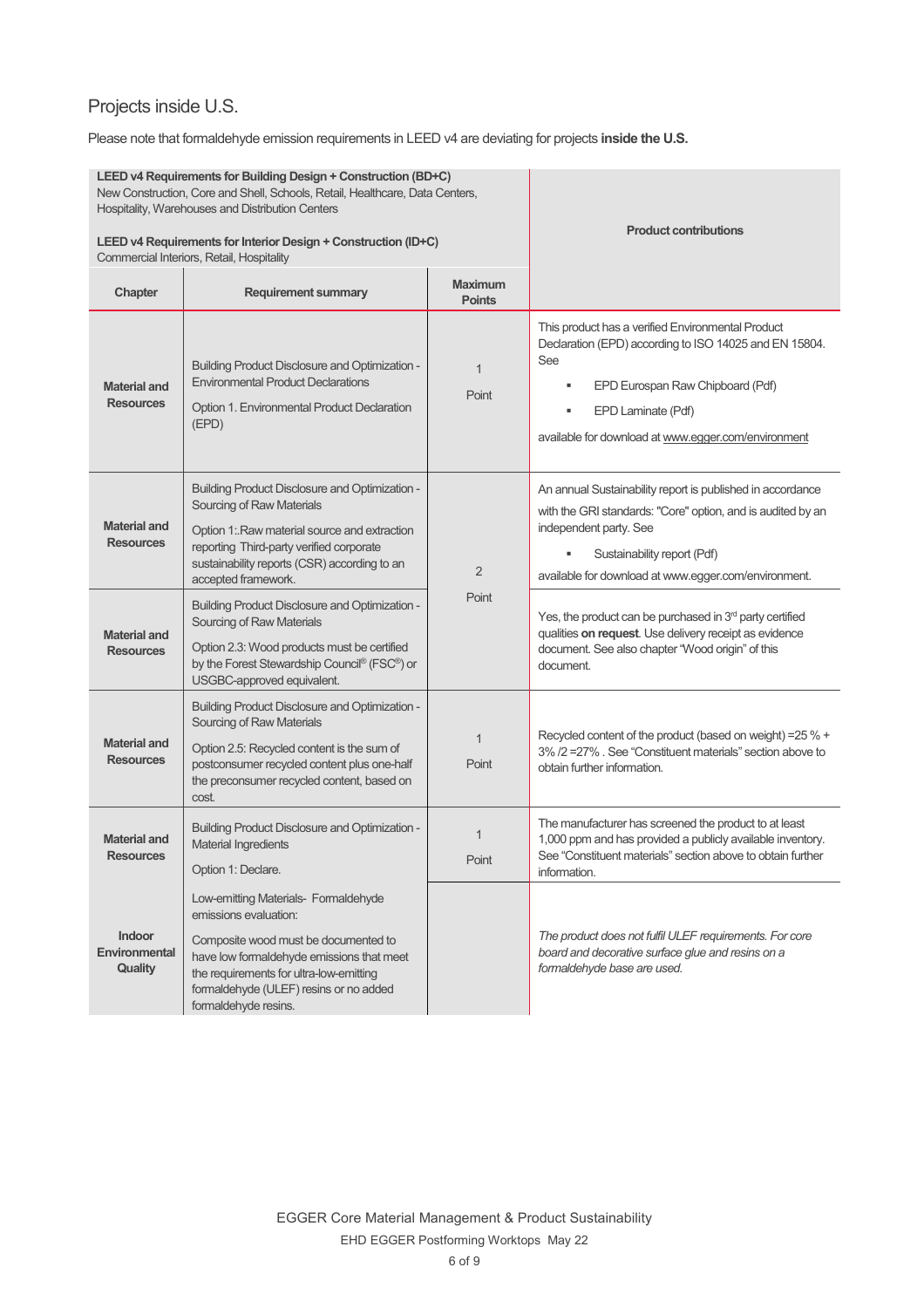# Compliance with WELL Building Standard v2™

EGGER Postforming Worktop is compliant with the preconditions for use in WELL v2TM certified buildings. Beyond that the usage of this product may contribute to gather additional points within the WELL scoring system. The following table shows all WELL features which are applicable to the usage of our product. *Requirements given in italics are currently not met by the product.* As the actually achievable number of points depends on the attributes of all used materials in the WELL building project and further actions by the constructor, we cannot guarantee to obtain the maximum score. For full requirement terms see WELL feature library at www.wellcertified.com.

 $\mathbf{L}$ 

| <b>Requirements</b>                                                     |                                                                                                                                                                                                                                                                                            | <b>Product contributions</b>    |                                                                                                                                                                                                                                                                                                                                                                                          |
|-------------------------------------------------------------------------|--------------------------------------------------------------------------------------------------------------------------------------------------------------------------------------------------------------------------------------------------------------------------------------------|---------------------------------|------------------------------------------------------------------------------------------------------------------------------------------------------------------------------------------------------------------------------------------------------------------------------------------------------------------------------------------------------------------------------------------|
| Chapter                                                                 | <b>Requirement summary</b>                                                                                                                                                                                                                                                                 | <b>Maximum</b><br><b>Points</b> |                                                                                                                                                                                                                                                                                                                                                                                          |
| X01 Material<br><b>Precautions</b>                                      | Restrict asbestos, mercury and lead.                                                                                                                                                                                                                                                       | Precondition                    | The product complies with this precautions. See<br>Manufacturer's Declaration - Asbestos (Pdf) available for<br>download at www.egger.com/environment. Please get in<br>touch with the EGGER product sustainability & compliance<br>team at environment@egger.com to get further declarations<br>concerning the non-use of mercury and lead.                                             |
| <b>X05</b><br><b>Enhanced</b><br><b>Material</b><br><b>Restrictions</b> | Part 2a Select Compliant Architectural and<br><b>Interior Products:</b> Flooring products, ceiling<br>and wall panels contain halogenated flame<br>retardants (HFR) at less than 100 ppm.                                                                                                  |                                 | The product complies with this requirement. No<br>halogenated flame retardants (HFR) are used in this<br>product. See "Constituent materials" section above for your<br>documentation. Please get in touch with the EGGER<br>product sustainability & compliance team at<br>environment@egger.com to get Manufacturer's declaration<br>on the use of halogenated compounds (Pdf).        |
| <b>X05</b><br>Enhanced<br><b>Material</b><br><b>Restrictions</b>        | Part 2a Select Compliant Architectural and<br><b>Interior Products: Newly installed floorings</b><br>and furniture contain Orthophthalates at less<br>than 100 ppm.                                                                                                                        | $\mathbf{1}$                    | In general, no softening agents are used in the production of<br>chipboards, in particular no phthalates. See "Constituent<br>materials" section above for your documentation.                                                                                                                                                                                                           |
| <b>X06 Volatile</b><br>Compound<br>reduction                            | <b>Part 2a Restrict VOC Emissions from</b><br>Furniture, Architectural and Interior<br><b>Products:</b> Furniture and wall panels tested<br>per AgBB or CDPH method and VOC<br>emission threshold established.                                                                             | Point                           | No general documentation of VOC emissions available for<br>EGGER Postforming Worktops. VOC requirements are<br>only relevant for ceilings, walls, or acoustic insulation. For<br>worktops, no VOC test is required by WELL.                                                                                                                                                              |
| <b>X06 Volatile</b><br>Compound<br>reduction                            | <b>Part 2c2 Restrict VOC Emissions from</b><br>Furniture, Architectural and Interior<br>Products: Composite wood panels meet the<br>formaldehyde standards European E1, TSCA,<br>F*** or LEED v4.1                                                                                         |                                 | Product is tested per EN 717-1:2014 for formaldehyde<br>emissions and complies with emissions class E1 DE 2020.<br>See "Product emissions & Health aspects" section above<br>for further information. Please get in touch with your<br>EGGER sales contact or distributor, who are happy to<br>forward the inquiry to get EGGER Postforming Worktop's<br>Formaldehyde test report (Pdf). |
| <b>X07 Material</b><br><b>Transparency</b>                              | <b>Part 1: Select Products with Disclosed</b><br>Ingredients: Promote ingredient disclosure<br>with ingredients identified and disclosed to<br>1,000 ppm.                                                                                                                                  | $\overline{1}$<br>Point         | The product is screened to at least 1,000 ppm and the<br>manufacturer has provided a publicly available inventory<br>within this document. See "Constituent materials" section<br>above for your documentation.                                                                                                                                                                          |
| <b>X08 Materials</b><br><b>Optimization</b>                             | <b>Part 1 Select Material with Enhanced</b><br><b>Chemical Restrictions: Newly installed</b><br>furnishings, built-in furniture, interior finishes<br>and finish materials comply with some<br>combination of the listed programs (e.g. Living<br><b>Building Challenge Red List Free)</b> | $\overline{2}$<br>Points        | Currently our product does not participate in any of the<br>listed programs. It does not contribute to achieve points for<br>this requirement.                                                                                                                                                                                                                                           |
| <b>X08 Materials</b><br>Optimization                                    | Part 2 Select Optimized Products: Product<br>is certrified by one of the listed programs (e.g.<br>Cradle to Cradle)                                                                                                                                                                        |                                 | Currently our product does not participate in any of the<br>listed programs. It does not contribute to achieve points for<br>this requirement.                                                                                                                                                                                                                                           |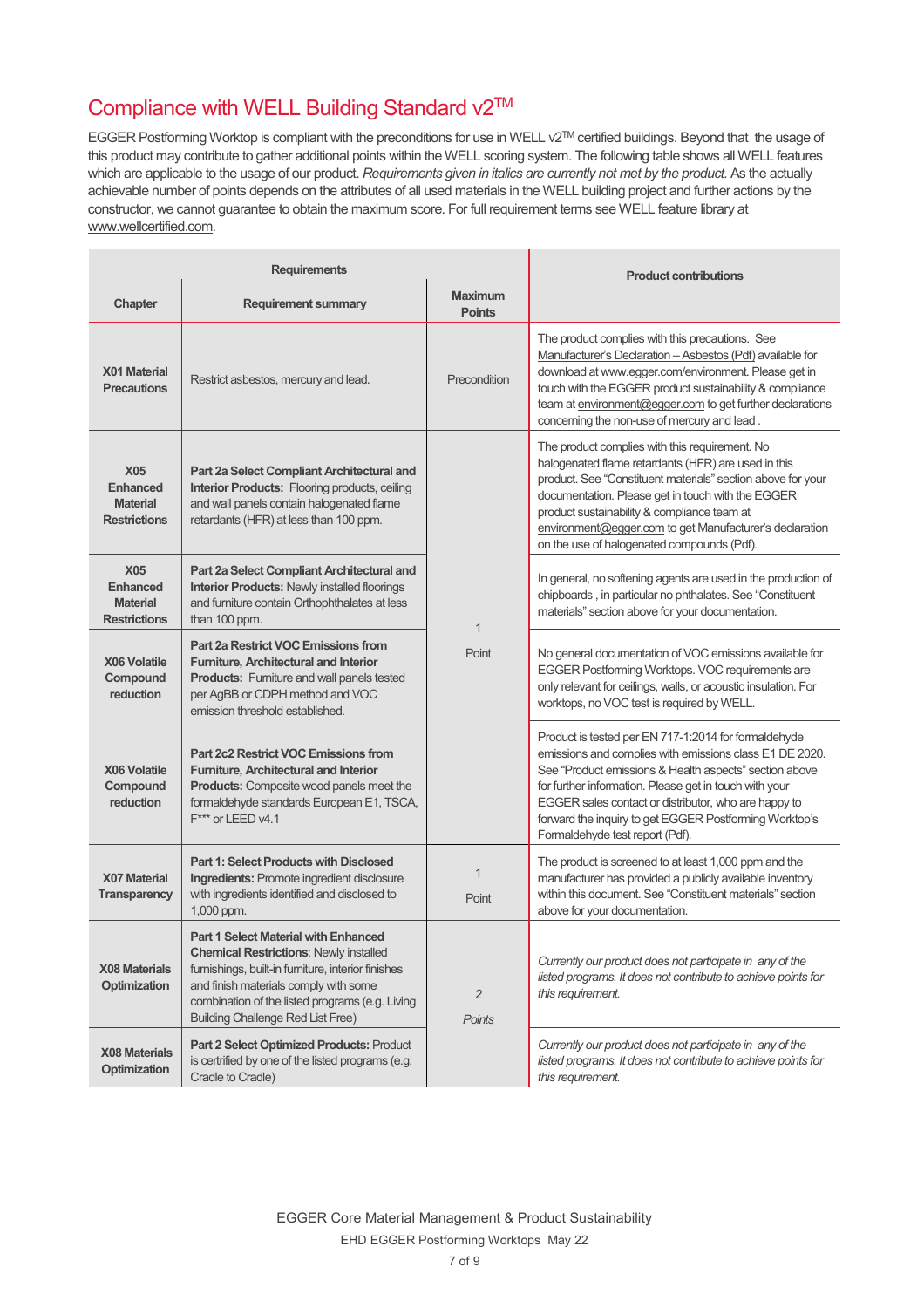# Compliance with other labels & regulations

Additional information in the form of manufacturer declarations, EPDs and brochures is available at

www.egger.com/environment

Your label or regulation is missing? The EGGER product sustainability & compliance team is happy to support you with suitable information on the requirements. Please get in touch with

environment@egger.com

or contact your EGGER sales contact or distributor, who are happy to forward the inquiry.

### **Footnotes**

| Production plant        | <b>Address</b>                                                                               |
|-------------------------|----------------------------------------------------------------------------------------------|
| St. Johann in Tyrol, AT | FRITZ EGGER GmbH & Co. OG Holzwerkstoffe, Weiberndorf 20, 6380 St. Johann in Tyrol (AT)      |
| Biskupiec, PL           | Egger Biskupiec sp. z o.o., Biskupiec-Kolonia Druga, Ul. Św. Józefa 1, 11-300 Biskupiec (PL) |

ii

| <b>Product Certifications</b> |                                                                 |
|-------------------------------|-----------------------------------------------------------------|
| ISO 38200:2018                | ISO 38200:2018 Chain of Custody of wood and wood-based products |

iii

| Substance    | Requirement                      | Norm reference                                                                                                                                                                                           | Limit value                           | Testing method       |
|--------------|----------------------------------|----------------------------------------------------------------------------------------------------------------------------------------------------------------------------------------------------------|---------------------------------------|----------------------|
| Formaldehyde | E1                               | <b>Chemicals Act</b><br>(Chemicals<br>Prohibition<br>Ordinance; German:<br>Chemikalien-<br>Verbotsverordnung,<br>ChemVerbotsV),<br>Appendix 1 to<br>Section 3, Entry 1:<br>"Formaldehyde"<br>Clause 2(1) | $0.1$ ppm                             | <b>DIN EN 16516</b>  |
| Formaldehyde | E1 DE 2020 $\triangleq$<br>E1E05 | <b>Chemicals Act</b><br>(Chemicals<br>Prohibition<br>Ordinance; German:<br>Chemikalien-<br>Verbotsverordnung,<br>ChemVerbotsV),<br>Appendix 1 to<br>Section 3, Entry 1:<br>"Formaldehyde"<br>Clause 2(1) | $0.1$ ppm<br>[test result x factor 2] | <b>DIN EN 717-1</b>  |
| Formaldehyde | <b>TSCA</b>                      | U.S. Toxic<br><b>Substances Control</b><br>Act (TSCA),<br>requirements of EPA<br>TSCA Title $VI - §$<br>770.10 b 1-4                                                                                     | $0.09$ ppm                            | <b>ASTM D6007-14</b> |

EGGER Core Material Management & Product Sustainability

EHD EGGER Postforming Worktops May 22